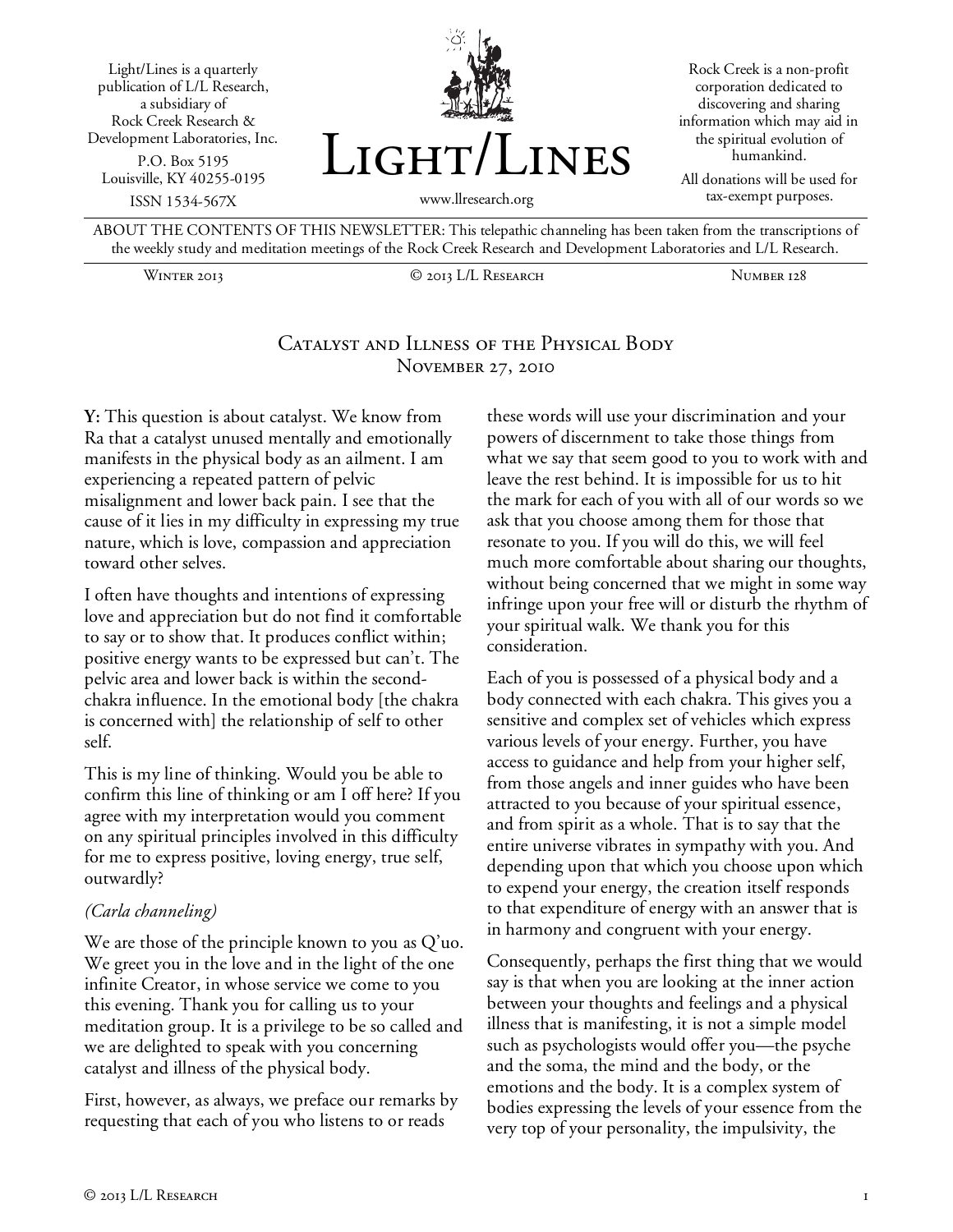spontaneity, the moment, down through various levels of your energy expenditure into the very roots of your consciousness, and beyond that, into the energy of your soul stream as a whole.

Therefore, it is improbable, if not impossible, that a simplistic concept shall prove to be the reliable answer when it comes to the connection between mind and body, or emotions and body. We do not discourage you from making, for instance, the assumption that because the portion of the body that is affected is in the orange-ray chakra area, that there is something to do with relationships within the mind and the emotions that is affecting the body. What we do wish to do is encourage you to lift up from literal connections and take upon yourself, in thinking about this relationship betwixt emotions and mind and the physical body, the kind of attitude a storyteller has.

When a storyteller is telling a story, there is a part of it, perhaps the backbone of it, that is literally so. But there are other elements in the story that create of it a tall tale or a yarn, as the saying goes, a tale that has been embroidered to emphasize certain aspects. It is helpful to tell yourself the story of the illness that you seem to be experiencing. It is helpful to relax the mind, imagine the self sitting at the campfire and telling the story of this to someone else in such a way that it catches some of the mystery that is between the lines of mind and body. For that which is inner to you is not simply a mind. It is not simply that which can compute, as this instrument would say when speaking of computers. It is not a tool only for intelligent thought, logical ratiocination, and the use of logic. It is also a mind that has tremendous access to intuition and insight, to poetry, to the melody of your life, not simply the words, but the song of it.

In many cases when there is physical illness that is not simply the basic story of one's main chakra expression, which in the case of orange ray is relationships with the self and with others. There is also the lifetime that has been spent living that story that is your story; experiencing deep emotions, positive and negative, so-called. There are tears in the story. There is laughter. There is heartbreak. There is suffering. There are all the interior processes that make of you a unique being, responding to the catalyst of the incarnation

moment by moment in your own unique way. No one else in the Creation shall respond just as do you. Your energy expenditures are your own choice. And as you mature in the spiritual life, they become more and more distinct, as you shake off the cultural conditioning of what this instrument would call "the buzz" or "the matrix" that engulfs those about you, and you, in its grasp.

Indeed, you may choose consciously not to be a part of the matrix. You may turn off your television. You may stop reading the newspaper. And yet, because of the fact that you are a social animal and your life revolves around relationships, as you go about your daily business and do your errands and purchase that which you need for comfort and the necessities of life, you pick up the buzz and the matrix, it is everywhere. Even if you eschew human society altogether, it shall come to you in the shape of your own issues, your own inner tensions and dynamics. In other words, your own ways of expending energy, psychic energy, intellectual energy, emotional energy, and spiritual energy.

You notice we did not speak of physical energy, although that certainly is a type of energy, because of the fact that your query has to do with the probable or possible effect of inner work upon the physical vehicle and its wellness. In the course of a lifetime, there will be repeating lessons. They repeat not to punish you but because of the way you have shaped your incarnation.

Before the incarnation began, you and your higher self carefully placed within that incarnation relationships, gifts and challenges that were designed to help you reduce distortion within your soul stream. You hoped in this lifetime to discipline your personality by bringing it more into balance with itself among the three energies of love, wisdom and power.

There are many entities whose goal is to open the heart. Before incarnation the assessment was that there was an overbalancing toward wisdom and consequently the challenges of a particular incarnation are set up to offer catalyst that has the result of opening the heart.

Others have an opinion of themselves before incarnation, when there is much more information on the full self available to them. They feel that they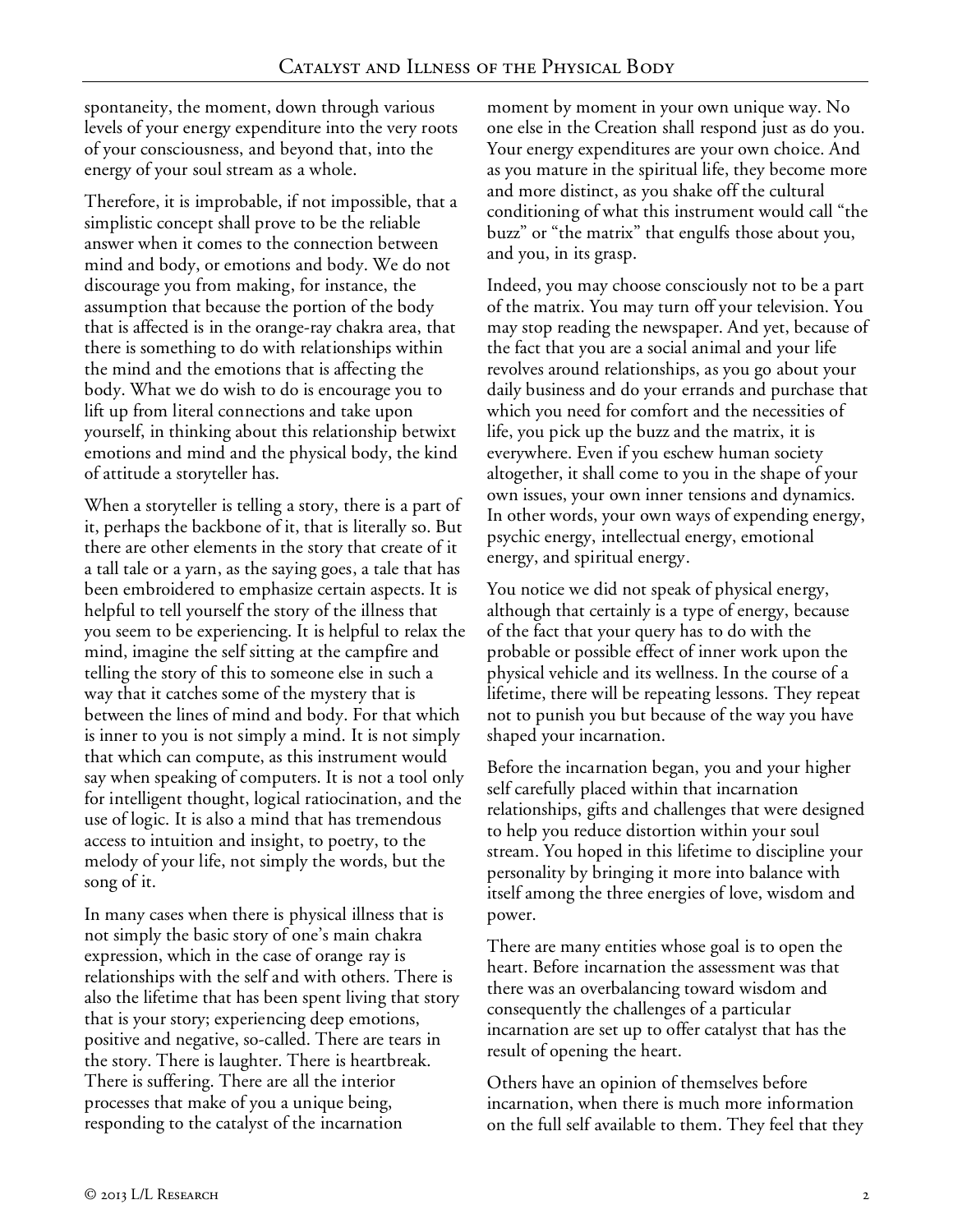have been too much in the heart and have not attempted to learn the ways of wisdom. Often those who are wanderers, that is, [who] come from another density elsewhere in the creation of the Father, will find themselves to be uninterested in wisdom and interested only in the keenest and most compassionate love. Yet this is somewhat of a distorted balance, for compassion and love are balanced by wisdom so that there is compassionate wisdom and wise love.

There are also those who are concerned with that called power, which is created in love and in wisdom by the discipline of the personality. When an entity has become very disciplined, the issue then becomes the right use of power. And that may link either into love or into wisdom or into both. So it is difficult to offer one blanket statement as to how incarnations work because there are these three elements upon which it is possible to base the incarnational lessons of a lifetime.

However you set up your life, the idea was for it to spiral, not, as many feel, repeat. Rather, the image would be that of the spiraling staircase that moves upward, and yet, if you gaze up through the staircase from the bottom, you can see that there is that point in the staircase that repeats in each spiral. It is the same place relative to the center of the spiral, yet every time a lesson repeats, you are at a different place in the evolution of your mind, your body and your spirit.

So you are working on your incarnational lesson. You can think of it as an independent study in the School of Life. And yet when it comes around again, you cannot simply say, "Well that's the same thing," for you are at a different place in your development. So when it occurs, it is time to take it into consideration as if it were something new.

The benefit of understanding how incarnational lessons work is that when you see an incarnational lesson coming around again, when you see and hear your theme music playing, you do not have to become despairing or discouraged. You can simply say, "Ah, my incarnational theme has come around again. It is time to spend some heartfelt honor, respect and support upon this situation so that I may open this gift I have been given and appreciate it and cooperate with it."

We are not saying in any way that an illness such as the one known as Y has asked about is easy to take. What we are saying is that even the challenges of an incarnation are gifts to be opened with thanksgiving.

Now let us look at the premise of this query. There is much about it that is accurate. It is indeed so that catalyst that is not used by the mind and the emotions finds its way towards expression in the physical body. But that statement is not the whole of the picture. That statement is one fundamental truth concerning the relation between the electrical body or the inner self and the physical body or the outer self.

One thing that we find helpful to suggest is that there are many entities who have chosen various ways to change their circumstances if parameters set before the incarnation are not met. Say that the desired incarnational lesson requires a certain amount of inner work of a certain kind. In this instrument, for instances, there are parameters to be met concerning the amount of inner work done to support outer work. Again and again within this incarnation this instrument has come up against a full stop, physically speaking. The balance has always been regained as the instrument was unable to do anything but inner work and consequently the frequency of energy that is non-physical was able to come into balance with the energies of physicality.

Why do people put such roadblocks in their own way? It seems counterproductive to stop the self from activities that seem service-to-others in polarity and a comfort to the self to perform. The reason is the desire of the self before incarnation to work on the balance of love, wisdom and power. There is that hope that such measures as the falling into illness and being unable to do physical activities will create an atmosphere and an environment in which the inner work may better be done. The self can still, through the action of free will, refuse to do that work. Yet the opportunity to do the work is provided by the illness.

We wish the questioner to understand that we are walking around this query with great care for the questioner, not wishing to infringe upon her free will but wishing to offer possible resources for thinking concerning this query. Therefore, if we seem to lift from one subject and come down upon another, it is because we feel that we have exhausted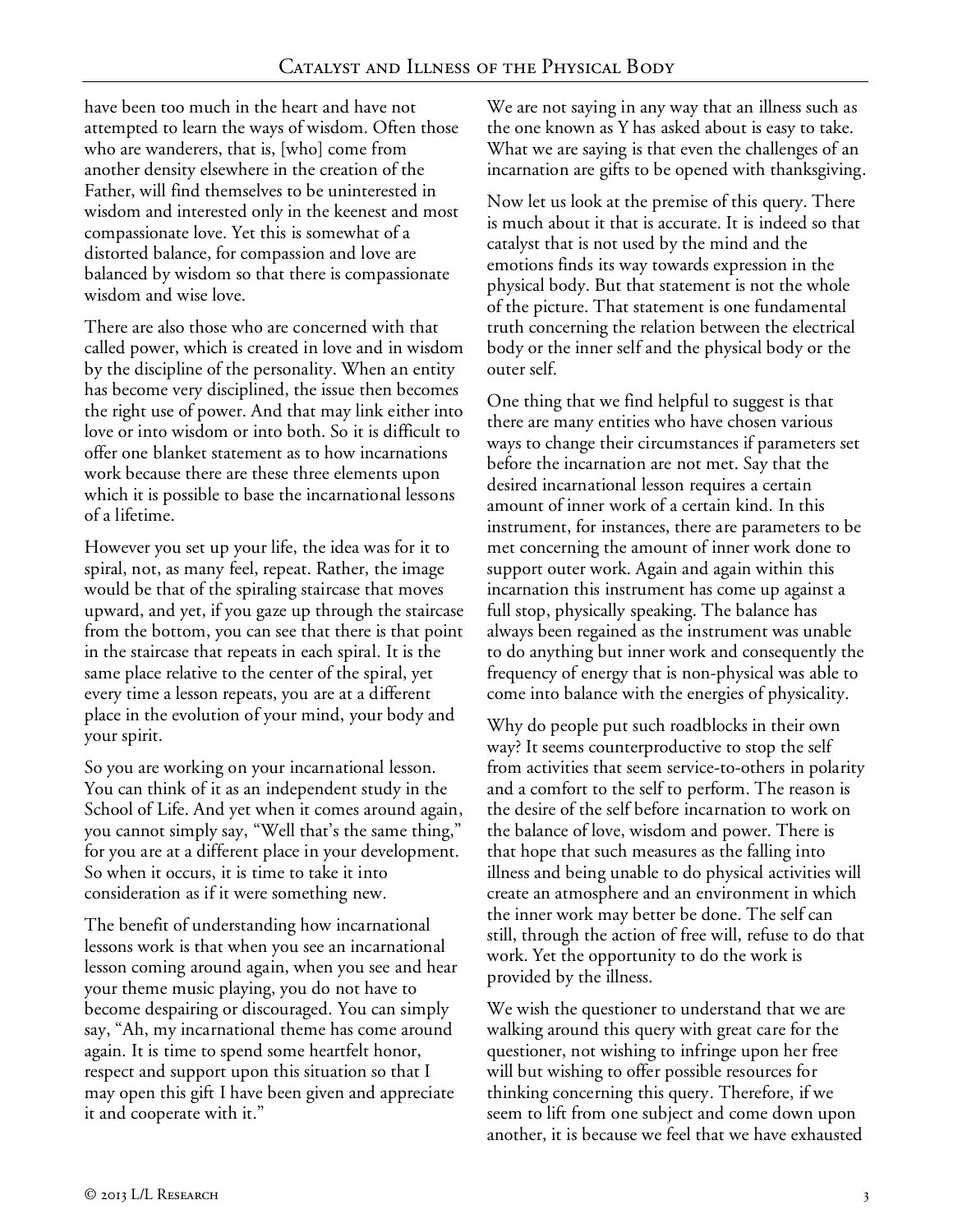the useful material in a certain area and therefore move on to another consideration and we do that now.

We would look at the complexity of the chakra system for a moment for there are two ways in which to think about the orange-ray chakra that do not immediately come to mind. One interesting aspect of the orange-ray chakra is that while it is entirely concerned with relationships, the relationship of the self to the self is as important as the relationship of the self to other-selves. Frequently, when there is catalyst in the mind and in the heart that is unused by the self, it has to do with the relationship with the self rather than the relationship with another self.

It is tempting and seductive to gaze at an other self that seems to have an effect upon the situation as regards the chakra blockage, yet it is not necessarily accurate to assume that there is another self involved. Quite frequently, it is the self in relation to the self that creates the catalyst that manifests eventually in physical discomfort.

Now, how can this happen? How can a self be in relationship to itself? The answer to that lies in the way you are made up. You see, you feel as though you are a closed system, but in reality, you are an open system. You are part of a soul stream. And echoes and inklings of your whole self are constantly moving through the gateway of intelligent infinity as they find it possible to do so because of your open heart, and offer you expanded awareness in one aspect or another of your seeking.

Certain authors that you read, certain poems that you come across, music that you hear, those who offer wisdom, however you come across such voices, may well be part of a group with which you have had to deal in the past, and those words will be especially resonant to you. Where much energy has been expended in other incarnations, the intensity lingers.

And so, from mystery come feelings and sensibilities that may well not have to do with that which is in your immediate physical environment. You are a mysterious being. Much of you is hidden. And the glory of progressing through an incarnation in such a way that you are able to gain clarity, little by little, as to who you are and why you are here, is that you

become able to see yourself in a different way; to see yourself not as a finite entity that has this and this and this characteristic, but rather to see yourself as an infinite being which contains all things so that there are vast number of possibilities for you, not a few but an infinite number.

This may not seem to help you immediately to think about the situation of physical discomfort and how that happened, but it is helpful to win through to a more and more undistorted view of yourself and your potential. There is tremendous health of mind, body and spirit in rejecting fear in all its forms.

As this applies to the orange-ray chakra and to the relationship of self to self, you may see yourself as an entity with many voices within her. There is the voice of your mother, your father, the voice of your teacher and another teacher and yet another; a voice of a friend, a lover, a mate, a child. All these possibilities are valid for you. They feel like your own voices. They feel like your own personality. But you have instead learned them because they were in your ear for long enough for you to begin interiorizing other entities' concepts of you, other entities' opinions of you.

It is not a small thing when someone disrespects you. If there is a parent in your ear saying, "You are no good. You'll never be worth anything. You never get it right," that will hurt you each and every time you interiorize that voice. Those are voices of fear and they are not accurate.

Each entity has dignity, integrity and selfhood that is excellent. The voices that try to tear away at that concept of self that sees and respects the self and loves the self are deleterious to the wellness of that integrated mind and body and spirit. And this is why we speak of fear and love, for those voices of fear need to be forgiven and allowed to leave, gently but firmly. When a thought as to one's unworthiness, foolishness or stupidity comes into the mind, remove it, knowing it is not accurate.

There is an activity that we would recommend highly as you work to clarify your understanding of yourself and that is attention paid to the present moment. Watch yourself throughout your day. When you see that something has triggered an impulse in you, pay attention to that trigger. The triggers are a sign of unexpressed pain.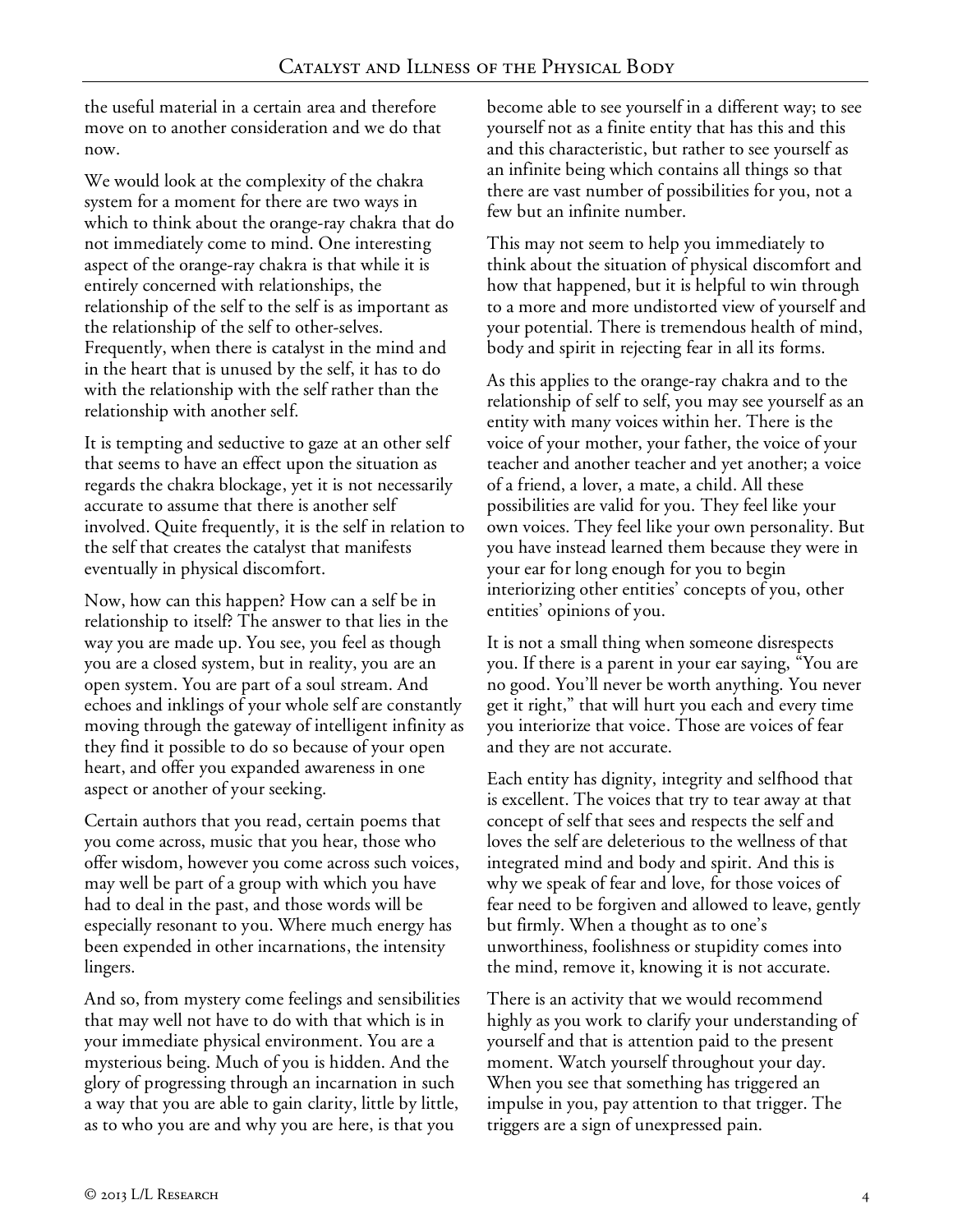Somewhere towards the end of the day, find yourself a little time and a little space so that you may think over the day and ponder each trigger that moved you. Say you had a reaction of irritation and impatience. This kind of reaction occurs when you strike something that is buried within you that has caused you pain. To each observing soul within incarnation, the rest of the world is as a hall of mirrors. It helps you see yourself. When you react to someone else's behavior, you are reacting to that because you have not found it within yourself. You have not forgiven it. You have not asked it to work with you for the good, for the light, for the love of the infinite Creator. And so it remains in your shadow, unintegrated and unrecognized.

Therefore, those who irritate you, make you impatient, or make you angry or jealous or any of those seemingly difficult emotions are doing you the favor of bringing to your attention a part of yourself that you have neglected. And why would you not wish to neglect the murderer within you, the adulterer within you and so forth? But we are not suggesting that you act out all of these roles. We are suggesting that you gaze at the type of energy that is expended when you are working with certain emotions.

In many cases, you may see the activity of that emotion as a marker for buried pain. Perhaps the incident that originally caused you to bury this pain was so far back in your childhood that you cannot remember it. Yet it is holding attention within you that is toxic. So the more that you can ponder those triggers, feel them, respect them and pay attention to them, the more you will be able to come into balance within your chakra body, within your inner electrical bodies.

You do not do this by simply paying attention to the irritation and impatience. You move further than that. After you have focused on these feelings and really paid attention to your own pain, you then ask to experience the opposite of that emotion. Just as negative emotions are based in fear, so positive emotions are based in love. You're asking yourself to allow the dynamic opposite of patience and irritation to be felt by you with the same intensity that you felt the irritation.

You do not cause it to happen, but rather you allow it to happen by setting your intention to feel that

and then allowing it to develop naturally. It may take some time at first but soon you will find that you have a knack for this and are able to hold in your mind the feeling of the fear-based emotion of impatience and irritation and the positive, lovebased emotions of compassion and serenity. And when you can see both things and know that you are both things, a healing takes place concerning that particular [emotion] …

# *(Side one of tape ends.)*

## *(Carla channeling)*

… and you are able to release the pain and feel the self as being larger than that pain and therefore free of being imprisoned or limited by the experience of that catalyst.

We would say to the questioner that it is well to come into a relationship with the self in which there is no fear, no tension, no judgment, and no tendency towards discouragement. The days of an incarnation are very limited and it is well to win freedom from the judgment towards the self that compromises that relationship of self to self. This instrument has often described the desired result of such work as falling in love with the self. When you are in love with someone, they can do no wrong. They might make an error, but it is a small thing. The essence of that person is so appreciated and seen in such a strong and clear light that there are simply ways to love that entity based on their imperfections as well as their perfections.

It is easier for the thoughtful and sensitive seeker to love another with that kind of romantic glow than it is to love the self with that same aura of deep appreciation and respect and yet, dear one, you deserve it. You have earned it over and over. You are worthy.

When the orange ray is compromised by unworthiness, it reflects upon the indigo ray as well, for the indigo ray is the higher chakra in which the self is steeped in the devotion to the Creator that allows for work in consciousness and for the passage of passive radiation of light.

So you see, there are echoes and inner relationships betwixt the chakra bodies, chakra to chakra to chakra, that are very subtle and impinge upon the situation of how the body manifests unused catalyst.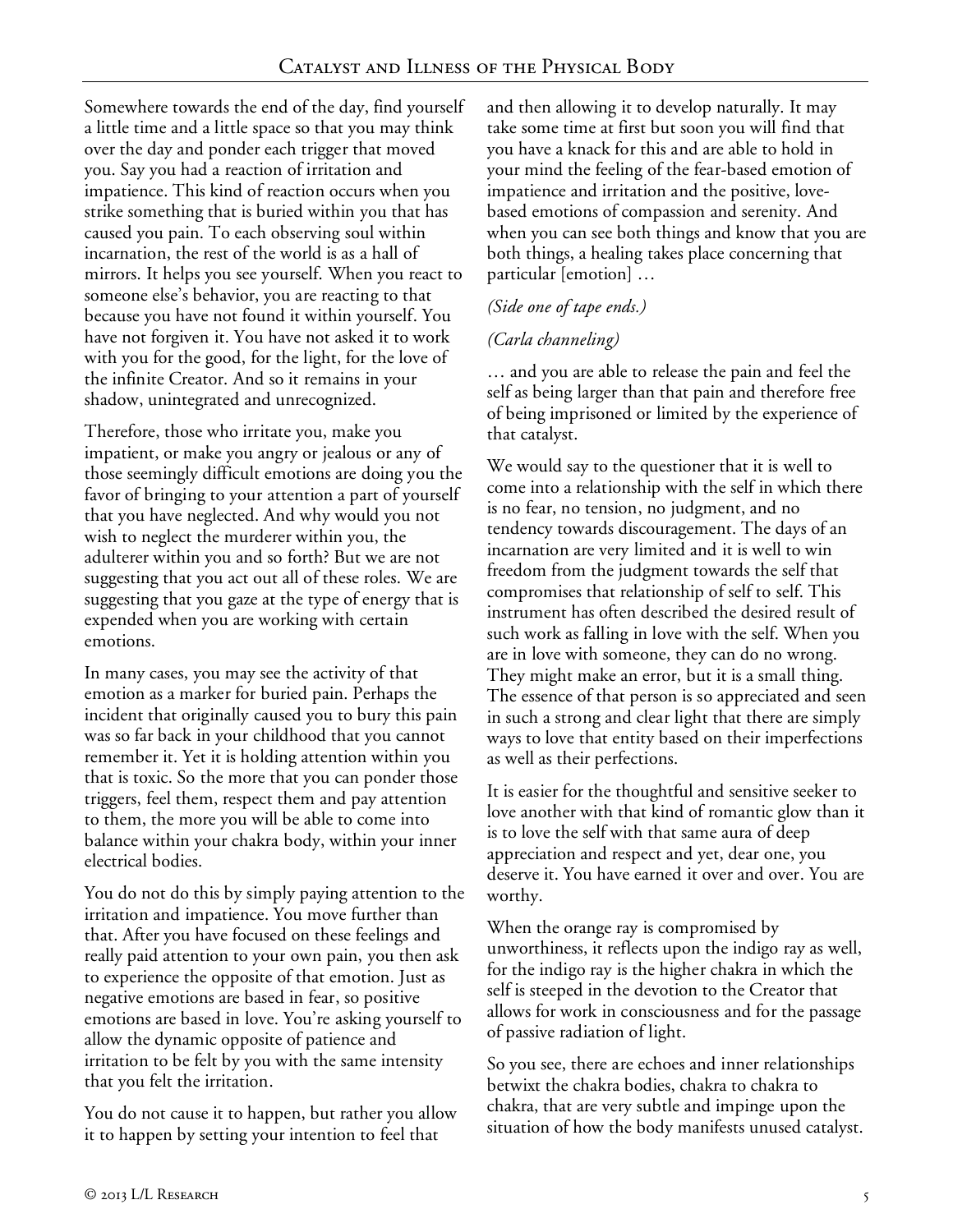Finally, we would make observations concerning the tendency of the mind/body/spirit to solidify around the concept of pain. We do not say that pain and discomfort are not real. When the physical body is compromised it must complain. It is the nature of a physical body to do so. Yet there is not the solidity and cement-like quality to this pain that there seems to be on the surface.

Again, you are an open system and you are vulnerable to energy expenditures. Therefore pain can be far more transparent than it may seem. Indeed, there may be occasions when the challenge of moving through a difficult and painful experience physically enables the self to be in an emotional environment that is lifted up into the light to a vastly intensified degree.

This is due to the fact that pain has a remarkable ability to focus the mind and the body. And therefore, in that focused state, the mind and body are vulnerable to work in consciousness where the discomfort has acted as that which collects the self so that if the mind is then turned to spiritual goals, such as the hunger and thirst for the presence of the one infinite Creator, that focus can become an opening into the light. And much balancing work can be done in that heightened, sensitized state that is not likely to be done when the self is comfortable and relatively oblivious and unfocused.

Such are the subtleties of the gifts of discomfort of the physical type or the emotional, mental or spiritual type.

Above all, my sister, we would say to you that there is no punishment involved in physical discomfort, or emotional pain, or mental anguish, or spiritual dark nights of the soul. They are all environments, say, rooms into which you walk in which the energies offer certain gifts. If you take too literally the atmosphere in each room, you will solidify about yourself some version of the truth. We encourage you instead to remain open and fearless and, above all, non-judgmental as to the self. Rather than thinking about what you could have done or what you should do, think about why you are here, who you are and what you truly seek to do, to be, to manifest in this life. You have said that you have difficulty in expressing love. Express love to yourself. Work upon this within yourself. Work until you find yourself moving through an entire day without

one single time that you say to yourself, "That was stupid, I didn't do that right." Let yourself love yourself. And if you can say to yourself, "I love you, I respect you, I honor you, I support you," you shall soon be able to say it to others.

We would at this time ask the one known as Y if she has a follow-up to this query. We are those of Q'uo.

**Y:** Well, originally I did have follow-up but I think you already answered it. I was going to ask if any physical ailment whatsoever, such as a simple cold or a twisted ankle, is a manifestation of unbalanced energy on the mental/emotional level, but what I think you are saying is much more complex than that and there are other things involved.

We are those of Q'uo, and, my sister, we would certainly agree with you that the picture is more complex than that, yet at the same time we would not wish to take away from you the simple, logical understanding of the basic principle which is that when that catalyst that comes to you is not worked through on the mental and emotional level, it will manifest within the body. It is only to say that there are possibilities that become more likely as one is more sensitive and more activated or awake on the spiritual level, which have to do with those reactions which you cannot accomplish in such a way as to use the catalyst emotionally or mentally.

For instance, if there is placed within the physical body an electrical system that is only tangentially compatible with the vibrations of Planet Earth and the environment of Planet Earth, there will be inevitable challenges when the body is wired differently than the planet because of preincarnative choices. So there are inevitable failures of the nonphysical to be able to use up the catalyst before it finds a physical manifestation. And in such a situation, you need to give your physical body all the credit that it is due for it is dealing with a challenging situation in dealing with the vibrations of Earth as opposed to the vibrations of a fourthdensity, fifth-density or sixth-density environment. And yet that body carries you gallantly, supports you unquestioningly and offers the opportunity to be as you are—as all third-density entities are.

[Planet Earth is] a marvelous place where the infinite can express with infinity; that is to say, where the energies of the metaphysical can have a home and a